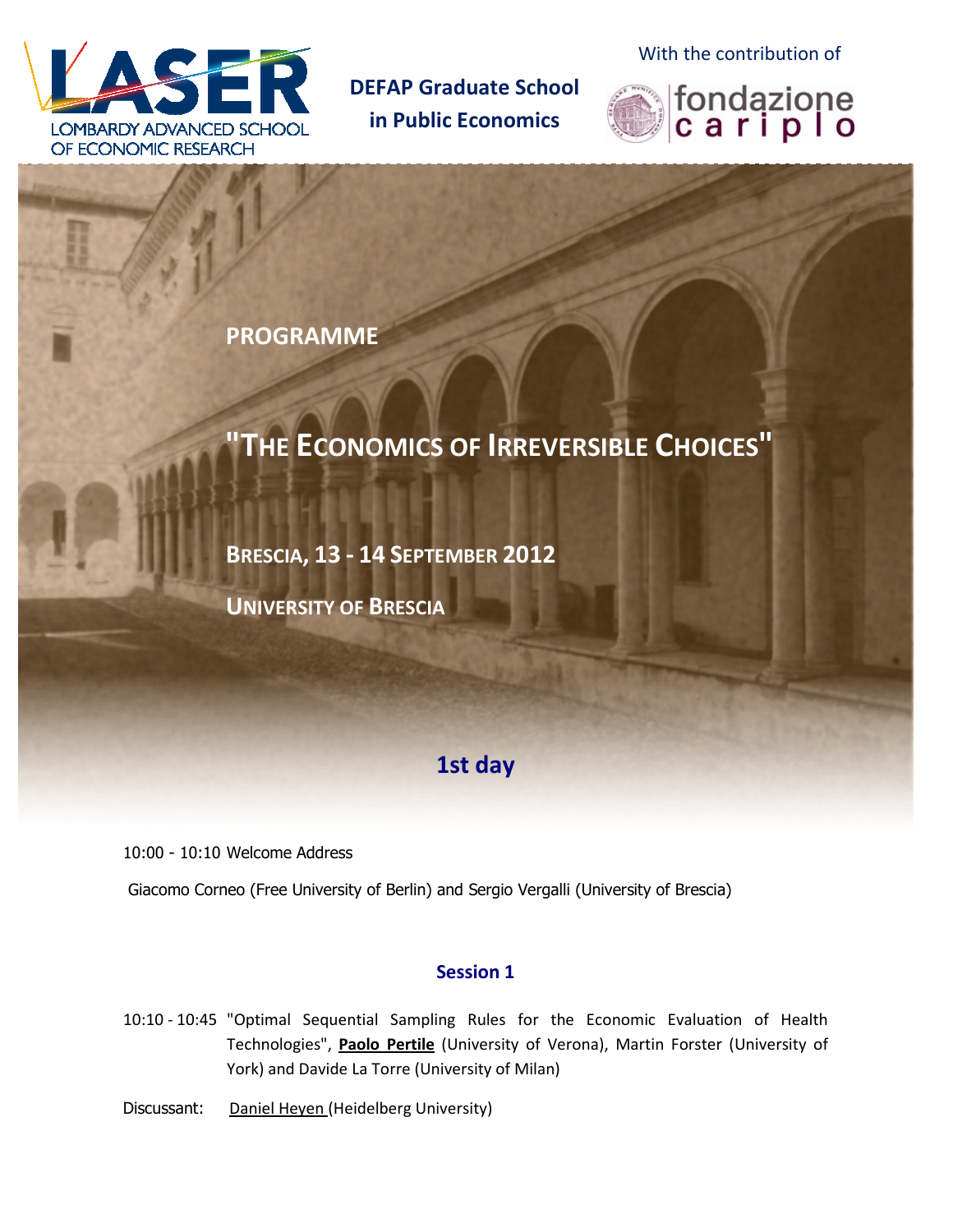10:45 - 11:20 "Dark Clouds or Silver Linings? Knightian Uncertainty and Climate Change",

Yu-Fu Chen (University of Dundee), Michael Funke (Hamburg University) and **Nicole Glanemann** (Hamburg University)

- Discussant: Davide Sala (University of Southern Denmark)
- 11:20 11:35 **Coffee Break**
- 11:35 12:10 "Land Conversion Pace Under Uncertainty and Irreversibility: Too Fast or Too Slow?", **Luca Di Corato** (SLU University), Michele Moretto (University of Padua) and Sergio Vergalli (University of Brescia)
- Discussant: Peter Kort (Tilburg University)
- 12:10 12:45 "Optimal Harvesting of a Spatial Renewable Resource", **Stefan Behringer** (Heidelberg University) and Thorsten Upmann (Duisburg-Essen University)
- Discussant: Nir Becker (Tel Hai College)
- 12:45 14:00 **Lunch**

#### **Session 2**

- 14:00 14:45 Keynote Lecture: "Strategic Capacity Investment under Uncertainty", **Peter Kort** (Tilburg University)
- 14:45 15:20 "The Clean-Development-Mechanism, Stochastic Permit Prices and Energy Investment", Philipp Hieronymi (University of Illinois) and **David Schuller** (Duisburg-Essen University)
- Discussant: Andrianos E. Tsekrekos (Athens University)
- 15:20 15:55 "Investment under Uncertainty and the Recipient of the Entry Cost", Doron Lavee (Tel Hai Academic College) and **Yishay Maoz** (The Open University of Israel)
- Discussant: Paolo Pertile (University of Verona)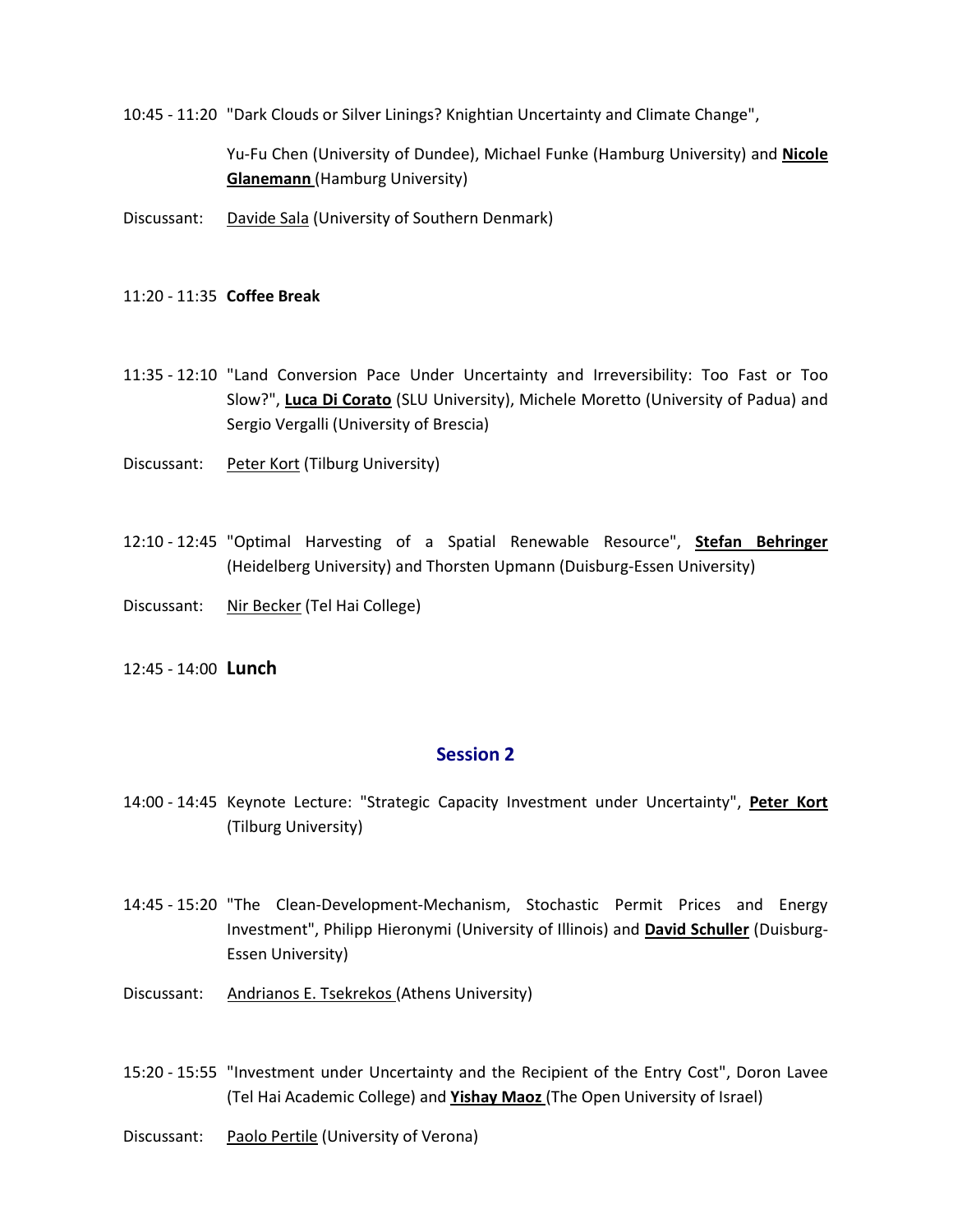#### 15:55 - 16:10 **Coffee Break**

#### **Session 3**

- 16:10 16:45 "Information acquisition under Ambiguity Why the Precautionary Priciple may keep us uninformed", Timo Goeschl (Heidelberg University), **Daniel Heyen** (Heidelberg University) and Boris Wiesenfarth (Heidelberg University)
- Discussant: Nicole Glanemann (Hamburg University)
- 16:45 17:20 "Irreversible exit decision under mean-reverting uncertainty", **Andrianos E. Tsekrekos** (Athens University)
- Discussant: David Schuller (Duisburg-Essen University)
- 17:20 17:55 "Optimal Regulation of Lumpy Investments", Peter Broer (Netherlands Bureau for Economic Policy Analysis) and **Gijsbert Zwart** (Tilburg University)
- Discussant: Yishay Maoz (The Open University of Israel)
- 19:30 20:00 **Conference Dinner**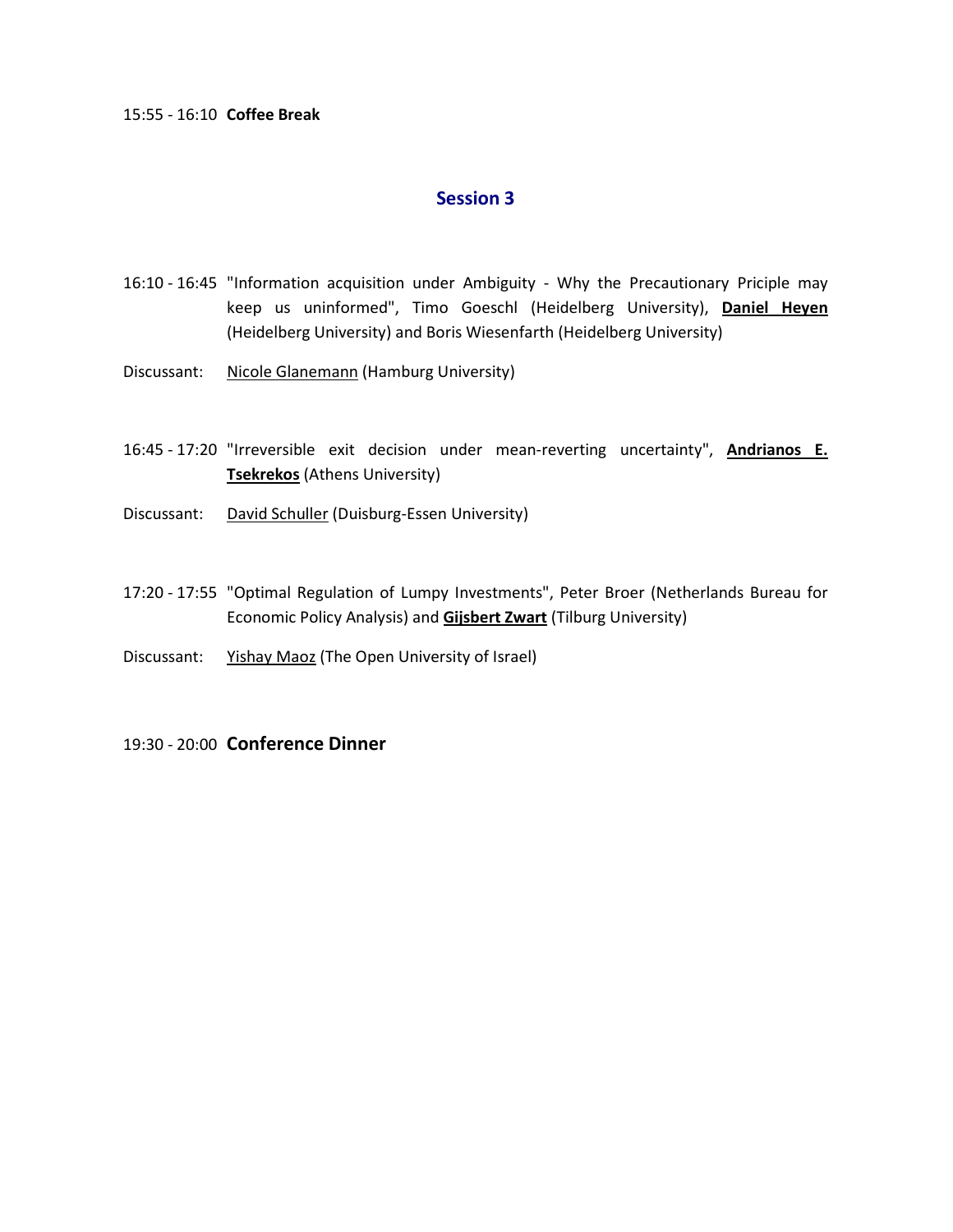

**DEFAP Graduate School in Public Economics** 

With the contribution of



**PROGRAMME** 

# **"THE ECONOMICS OF IRREVERSIBLE CHOICES"**

**BRESCIA, 13 - 14 SEPTEMBER 2012** 

**UNIVERSITY OF BRESCIA**

## **2nd day**

### **Session 4**

09:30 - 10:05 "Uncertain Productivity Growth and the Choice between FDI and Export", Erdal Yalcin (ifo Institute for Economic Research), and **Davide Sala** (University of Southern Denmark)

Discussant: Grzegorz Mardyla (Kinki University)